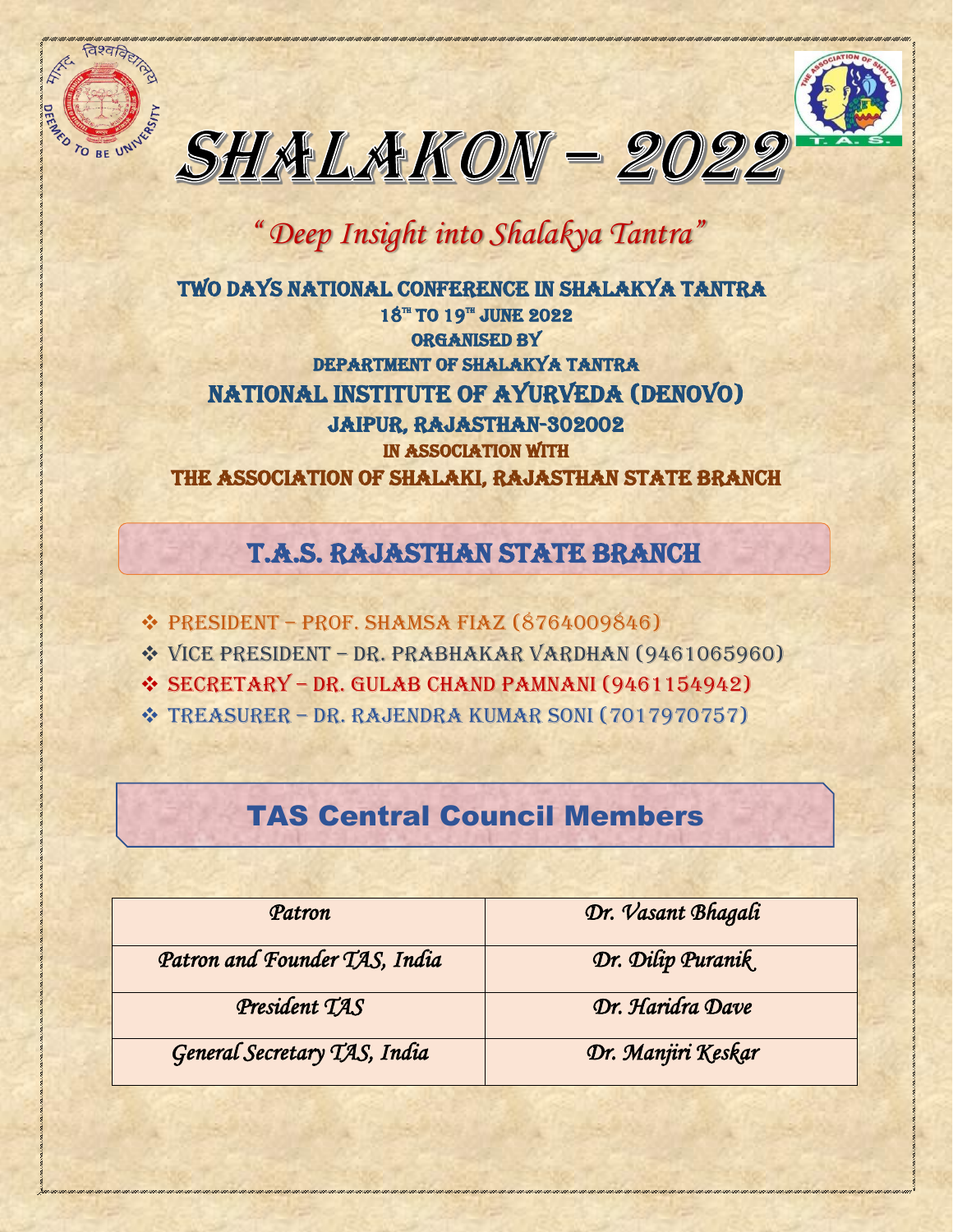# INVITATION

The Association of Shalaki (TAS), Rajasthan state branch, had successfully organised state level conferences, but for the very first time it is holding a National Conference of TAS, India in National Institute of Ayurveda, Jaipur. **Shalakon-2022** is a great treat of knowledge, entertainment and get together for Shalakis across the country.

This year we are going to unite for national conference Shalakon-2022 on 18th and 19th June as well as hold general body meeting and general elections at National Institute of Ayurveda, Jaipur. As usual this conference will be a feast of knowledge driven by renowned faculties of Shalakya Tantra in Ayurveda Ophthalmology, ENT and Dentistry. Jaipur is famous for its historical monuments and is a great tourist place. Hence we will be glad to have your presence to gain feast of knowledge and other events and it will be our privilege to have you all here in Jaipur.

With warm wishes,

## yours truly,

 **Prof. Shamsa Fiaz** The President The Association of Shalaki(T.A.S) Rajasthan Branch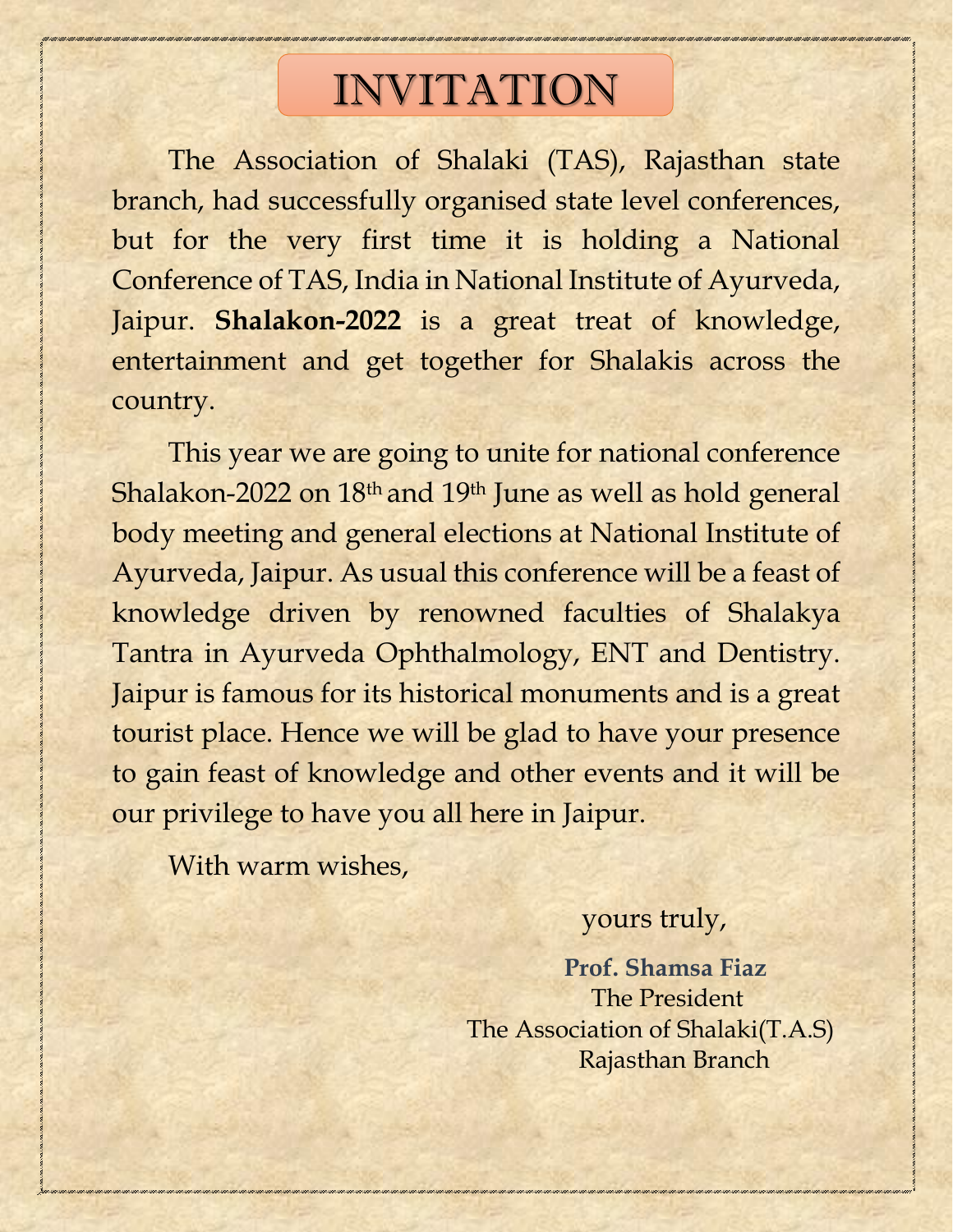#### ORGANIZING COMMITTEE OF SHALAKON 2022

#### CHIEF PATRON



Shri. Sarbananda Sonowal Union Cabinet Minister, Ministry of AYUSH

#### ORGANIZING CHAIRMAN **ORGANIZING SECRETARY**



Prof. Sanjeev Sharma Vice Chancellor, NIA

#### PATRON



#### Vaidya Rajesh Kotecha Secretary, Ministry of AYUSH



Prof.Shamsa Fiaz HOD, Shalakyatantra NIA

#### ORGANIZING COMMITTEE MEMBERS

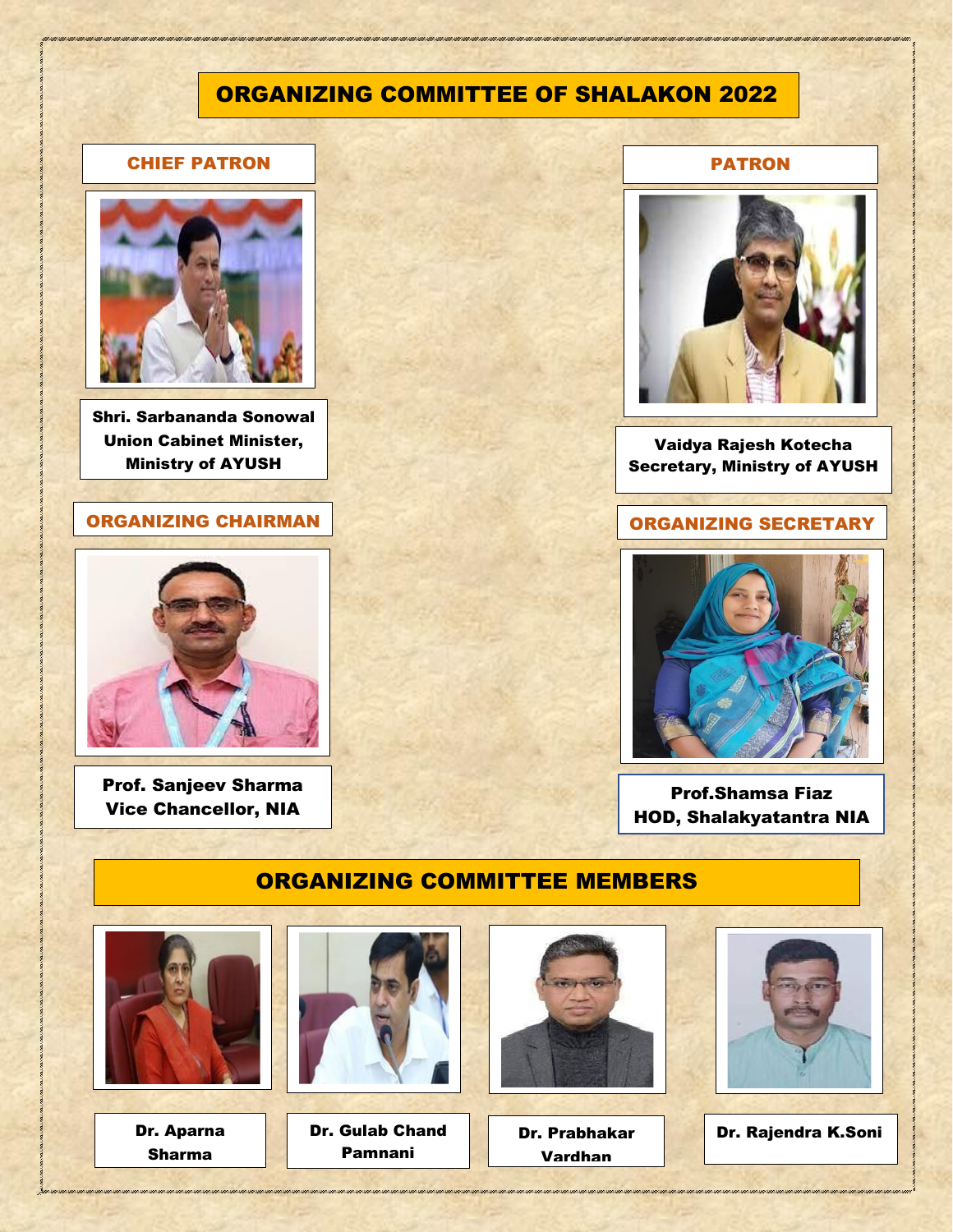## HIGHLIGHTS

## **CORE TOICS**

 $\overline{\phantom{0}}$ 

- **Updates in Surgical and Para Surgical Aspects related to Shalakya Tantra**
- **Practical Utility of Kriyakalpa Procedures in Shalakya Tantra**
- **Practical Approach in Ayurveda Dentistry**
- **Critical Analysis of Shalakya Diseases**
- **Research updates in Shalakya Tantra**

## **CALL FOR SCIENTIFIC PAPER & POSTER PRESENTATION**

- **Clinical Success Case Reports**
- **Research updates in Shalakya Tantra**
- **Conceptual Study & Clinical Application of Surgical and Para Surgical**

#### **Procedures in Shalakya Diseases.**

| <b>Paper Presentation</b>                                                                                                              |           | <b>Poster Presentation</b>                                                                                                                         |
|----------------------------------------------------------------------------------------------------------------------------------------|-----------|----------------------------------------------------------------------------------------------------------------------------------------------------|
| 8 mins duration                                                                                                                        |           | Poster size should be 24"*36"                                                                                                                      |
| Relevant manuscripts will be selected<br>by scrutiny committee.<br><b>Selected Scientific Papers will be</b><br>published in Souvenir. | $\bullet$ | Poster presentation space will be<br>provided in NIA Auditorium corridor.<br>Candidate should be present near<br>their poster during judges visit. |

**Online Submission of Abstracts, Paper Presentation & Poster soft copy to Email ID:**  *niashalakon@gmail.com*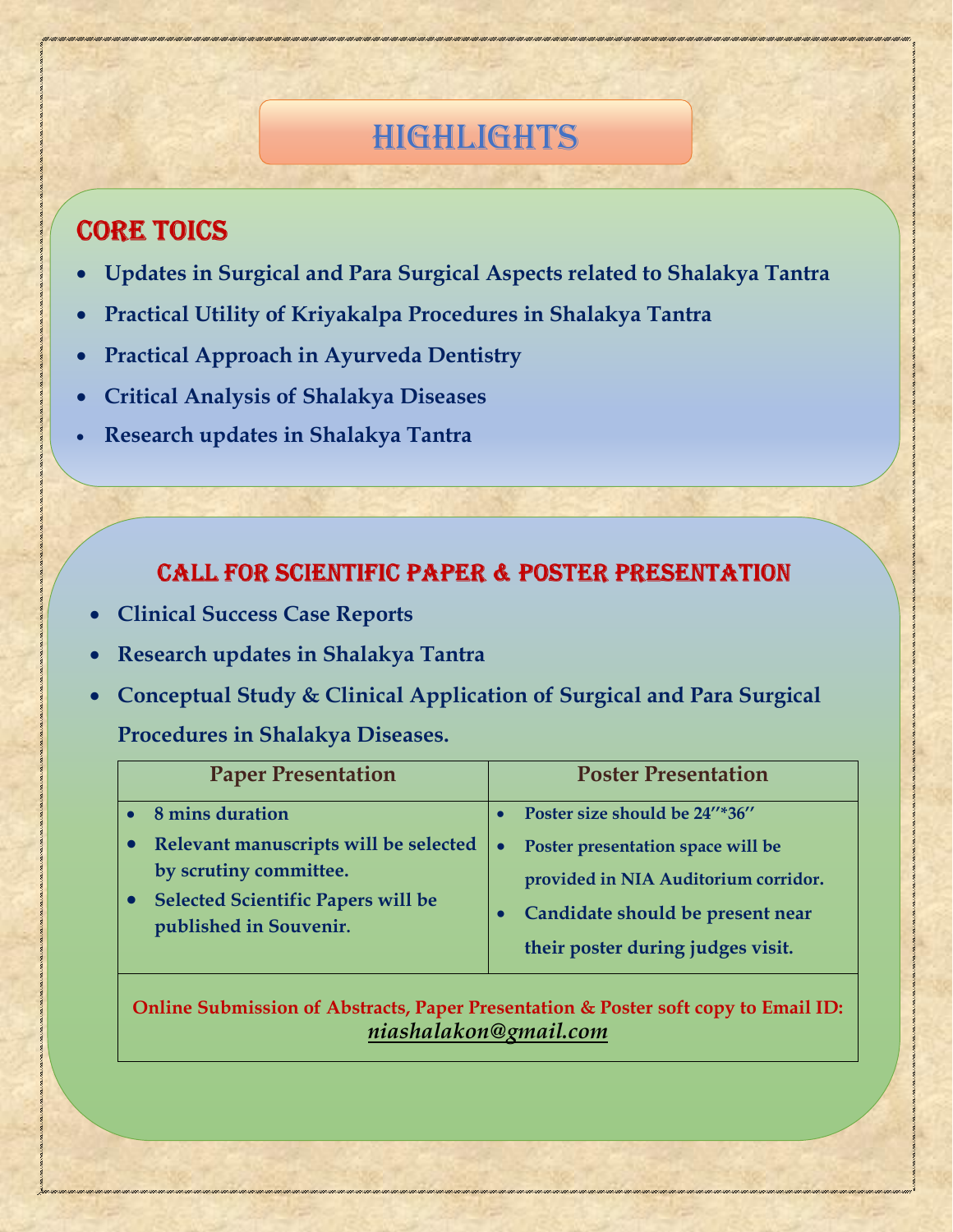## REGISTRATION FEES

|                 | <b>For TAS Delegates</b>                   |                                  | <b>For Non TAS Delegates</b>                                |                                  |
|-----------------|--------------------------------------------|----------------------------------|-------------------------------------------------------------|----------------------------------|
| <b>Category</b> | <b>Teaching Staff</b><br>and Practitioners | <b>PG/PhD</b><br><b>Scholars</b> | <b>Teaching</b><br><b>Staff and</b><br><b>Practitioners</b> | <b>PG/PhD</b><br><b>Scholars</b> |
| <b>Fees</b>     | <b>2500 INR</b>                            | <b>2000INR</b>                   | <b>3000 INR</b>                                             | <b>2500 INR</b>                  |
| <b>Spot</b>     | <b>3500 INR</b>                            | <b>3000 INR</b>                  | <b>3500 INR</b>                                             | $\frac{1}{2}$                    |

\*Registration fees doesn't include accommodation.

## IMPORTANT DATES

- ↓ Last date for Registration 10<sup>th</sup> June 2022
- $\div$  Last date for Online submission of Abstracts  $5<sup>th</sup>$  June 2022

❖ Last date for Online Submission of full Paper presentation - 12<sup>th</sup> June 2022.

#### **Registration Link:**

[https://docs.google.com/forms/d/e/1FAIpQLSd4mZ1XpR1LdPiPr7YrpVL](https://docs.google.com/forms/d/e/1FAIpQLSd4mZ1XpR1LdPiPr7YrpVLdYny4f6YhOYyhoROdCm6uR97Lpw/viewform?usp=pp_url) [dYny4f6YhOYyhoROdCm6uR97Lpw/viewform?usp=pp\\_url](https://docs.google.com/forms/d/e/1FAIpQLSd4mZ1XpR1LdPiPr7YrpVLdYny4f6YhOYyhoROdCm6uR97Lpw/viewform?usp=pp_url)

For details contact: **[niashalakon@gmail.com](mailto:niashalakon@gmail.com)**

#### BANK DETAILS:

#### Account Name : The Association of Shalaki Rajasthan State Branch

#### Bank- Central Bank of India

Branch: National Institute of Ayurveda, Jaipur

Account No: 5243945019

#### IFSC: CBIN0283634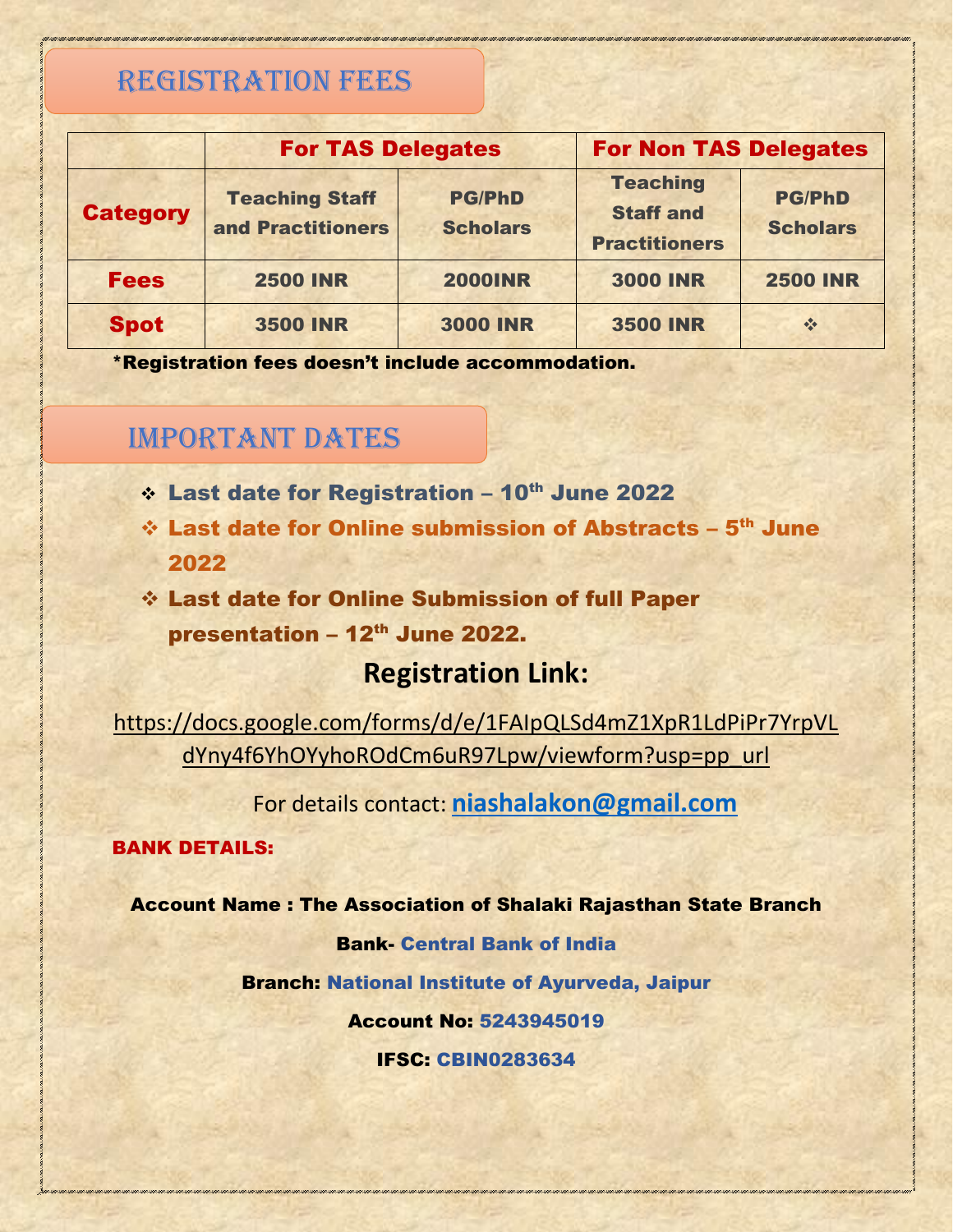#### **PROGRAMME SCHEDULE**

#### **DAY 1: 18/06/2022**

### **PROGRAMME VENUE: NIA AUDITORIUM HALL, JAIPUR**

| TIME                                   | <b>EVENT</b>                      |  |
|----------------------------------------|-----------------------------------|--|
| $08:00$ AM $- 09:30$ AM                | <b>Registration and Breakfast</b> |  |
| $09:30$ AM $- 10:30$ AM                | <b>Inaugural Session</b>          |  |
| $10:30$ AM $- 11:30$ AM                | <b>Scientific Session 1</b>       |  |
| $11:30$ AM $- 12:30$ PM                | <b>Scientific Session 2</b>       |  |
| $12:30 \text{ PM} - 01:30 \text{ PM}$  | <b>Scientific Session 3</b>       |  |
| <b>LUNCH BREAK 01:30 PM - 02:30 PM</b> |                                   |  |
| $02:30$ PM $-03:30$ PM                 | <b>Scientific Session 4</b>       |  |
| $03:30 \text{ PM} - 04:30 \text{ PM}$  | <b>Scientific Session 5</b>       |  |
| $04:30$ PM $-05:30$ PM                 | <b>Scientific Session 6</b>       |  |
| $06:00$ PM $- 08:00$ PM                | <b>Recreational Programme</b>     |  |

\* **08:00 PM Onwards Dinner.**

\* **Venue – First floor Academic building, NIA.**

#### **DAY – 2: 19/06/2022**

#### **PROGRAMME VENUE: NIA AUDITORIUM HALL, JAIPUR**

| TIME                                   | <b>EVENT</b>                       |  |
|----------------------------------------|------------------------------------|--|
| $08:30$ AM $-09:30$ AM                 | <b>Breakfast</b>                   |  |
| $10:00AM - 01:00 PM$                   | <b>General Body Meeting</b>        |  |
| <b>LUNCH BREAK 01:00 PM - 02:00 PM</b> |                                    |  |
| $02:00$ PM $- 04:00$ PM                | <b>CCTAS Elections</b>             |  |
| $04:00$ PM $- 04:30$ PM                | <b>Valedictory and Certificate</b> |  |
|                                        | <b>Distribution</b>                |  |

**\*Scientific Paper Presentation on 19/06/2022.**

**\*Time – 10:00 AM – 01:00 PM.**

**\*Venue – Room no.314 & 306, 3rd Floor , Academic building, NIA.**